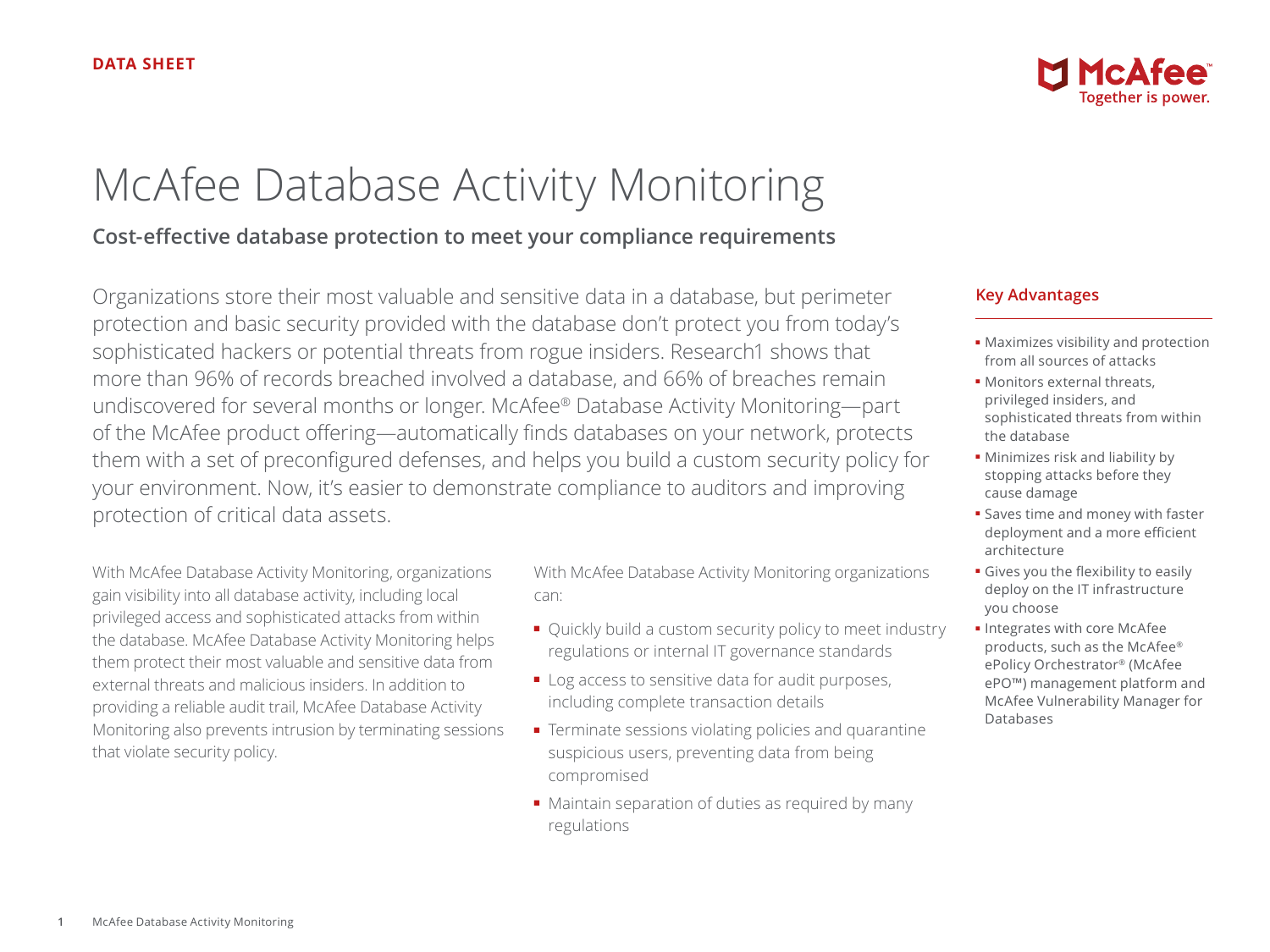#### **DATA SHEET**

McAfee Database Activity Monitoring cost-effectively protects your data from all threats by monitoring activity locally on each database server and by alerting or terminating malicious behavior in real time, even when running in virtualized or cloud computing environments.

#### **Protection from All Database Threat Vectors**

Attacks targeting valuable data stored in databases can come from across the network, from local users logged into the server itself, and even from inside the database itself via stored procedures or triggers. McAfee Database Activity Monitoring uses memory-based sensors to catch all three types of threats with a single, non-intrusive solution. This information can then be used to demonstrate compliance for audit purposes and to improve security overall for an organization's most valuable data.

#### **Identify Threats as They Occur, Reducing Risk and Liability**

Unlike basic auditing or log analysis, which only tell you what happened after the fact, real-time monitoring and intrusion prevention capabilities stop breaches before they cause damage. Alerts are sent directly to the monitoring dashboard with full details of the policy violation for remediation purposes. High-risk violations can be configured to automatically terminate suspicious sessions and quarantine malicious users, allowing time for the security team to investigate the intrusion.

#### **Virtual Patching Protects from Known Exploits and Many Zero-Day Threats**

It's not always possible to install vendor patches immediately, as they often require applications testing and downtime to apply the update.

And some applications still use older releases of the databases for which patches are no longer provided. McAfee Database Activity Monitoring detects attacks attempting to exploit known vulnerabilities as well as common threat vectors and can be configured to either issue an alert or terminate the session in real time. Virtual patching updates are provided on a regular basis for newly discovered vulnerabilities and can be implemented without database downtime, protecting sensitive data until a patch is released by the database vendor and can be applied.

#### **Deploy Quickly and Nonintrusively with Minimal Resources**

A software-only solution, McAfee Database Activity Monitoring can be implemented and begin protecting databases in under one hour, without the need for special hardware or additional servers. Further accelerating deployment, McAfee Database Activity Monitoring automatically scans the network for databases and uses wizard-driven templates for various regulatory environments to guide the user in quickly creating custom security policies to meet audit requirements. By distributing the responsibility for implementing security policy to autonomous sensors running on each database server, McAfee Database Activity Monitoring scales cost effectively to support the largest enterprises.